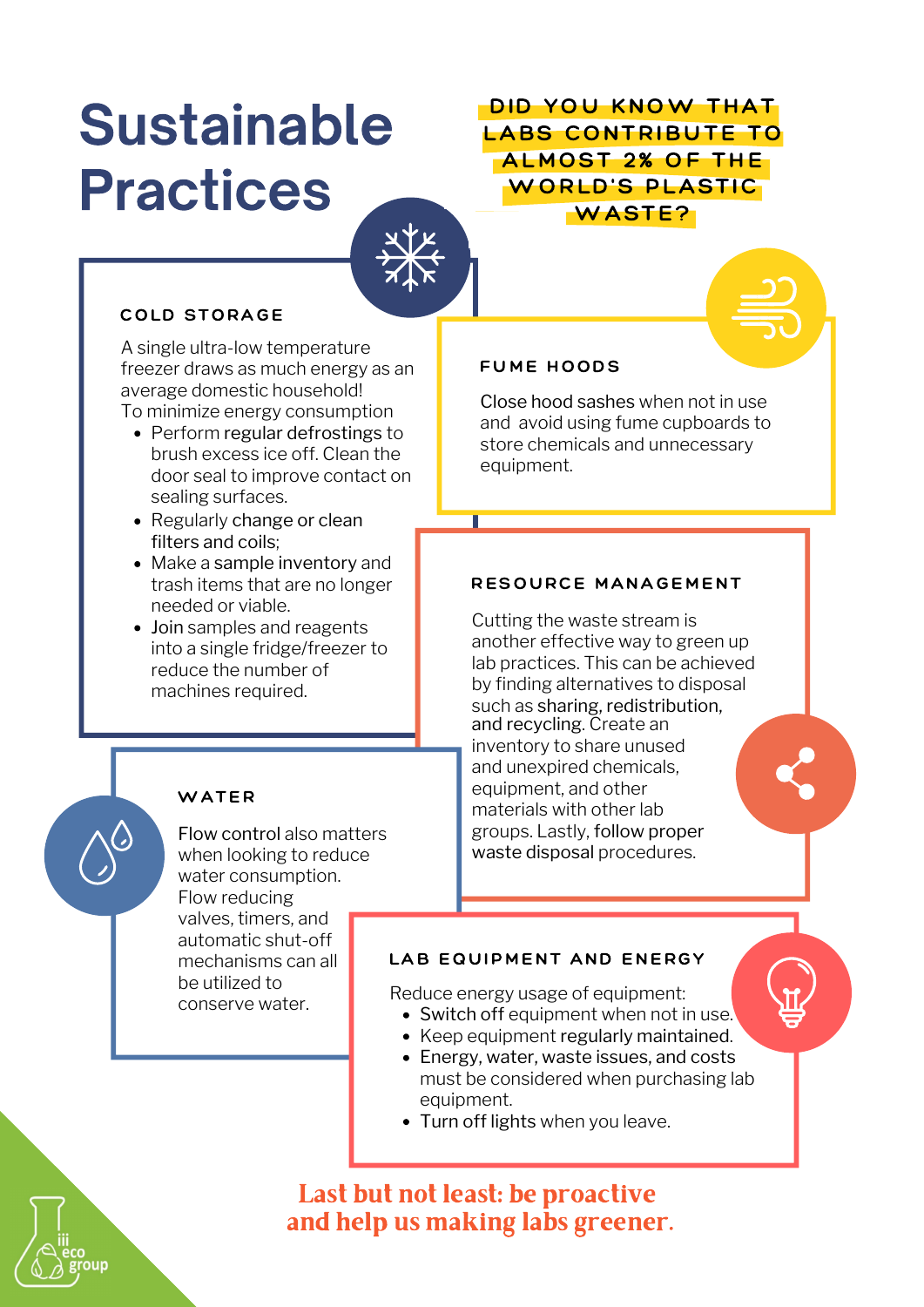## Autoclave Waste: A Guide

## No liquids.

Non-infectious liquids (e.g. clean TC media/ PBS) can go down the sink, unless they contain hazardous chemicals - in this case ask. Infectious liquid waste must be treated with distel/virkon and left to soak overnight before disposing of down the sink.

## No sharp objects.

Needles, blades or anything else sharp should be disposed of in yellow sharps bins.

## No pipette tips or serological pipettes.

**Pipette tips** go in a metal tin lined with a double autoclave bag (keep the lid closed). Plastic serological pipettes should be stacked side-by-side in their own double autoclave bag (nothing else should be in with them).

## No foil, no blue paper, no glass bottles.

Non-contaminated blue roll goes into the general waste bin. Glass bottles should be rinsed and placed in the dedicated washroom tubs; if damaged, in glass recycling bins.

Only contaminated waste should go in the autoclave bags.

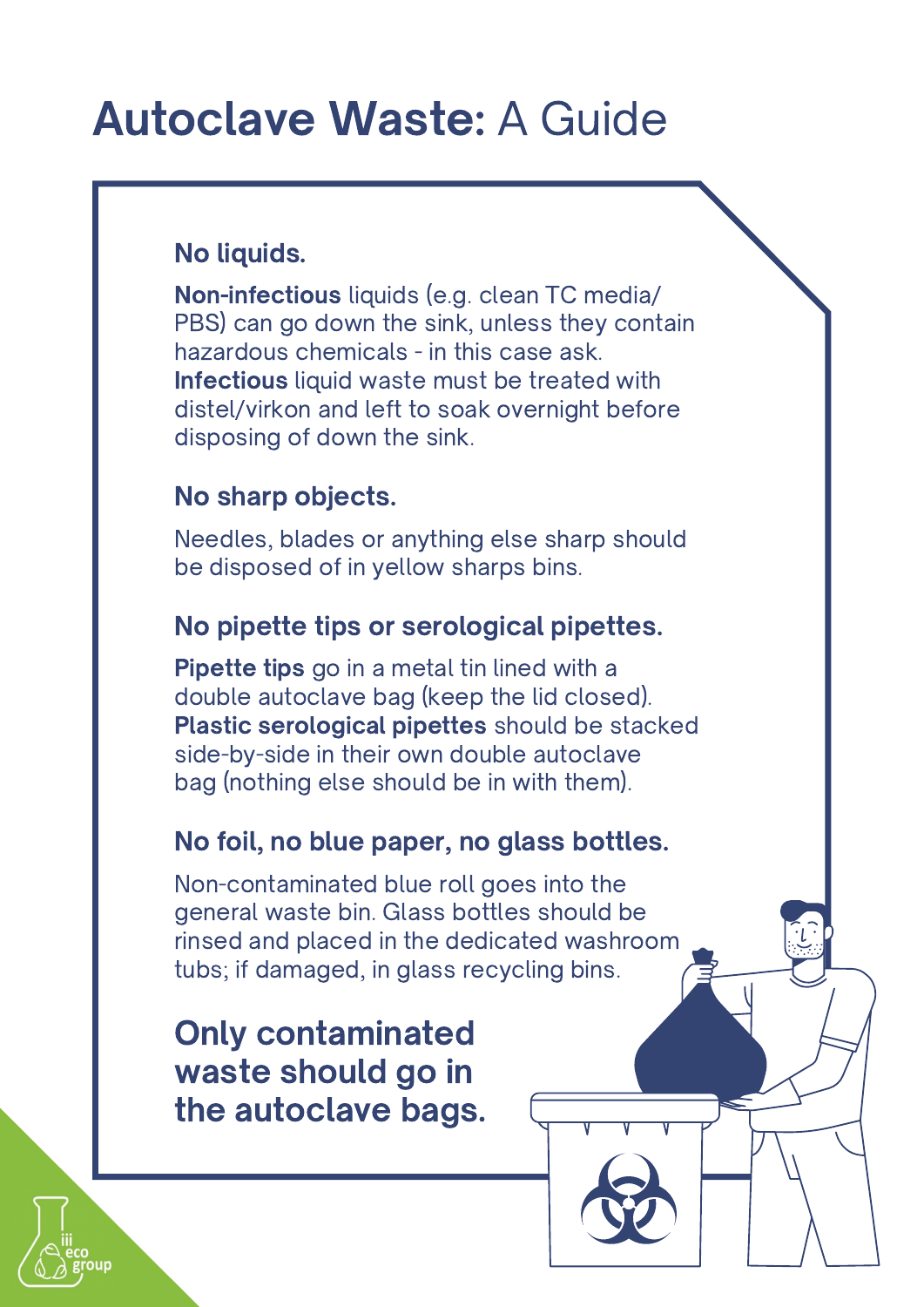## Lab Recycling

## DO RECYCLE

### Non-contaminated bottles.

culture media bottles, chemicals Plastic chemicals bottles (e.g. tissue bottles etc.) should be rinsed, the label removed, and placed in a recycling bin - unless contaminated with biological or chemical waste.

#### Paper/plastic packaging.

Such as glove and tip boxes - there is a dedicated recycling scheme for StarLab tip boxes.

### Uncontaminated and clean plastics.





## DO NOT RECYCLE

#### Blue roll, tissue paper, hand  $\|\cdot\|$ towels and the control of the control of the control of the control of the control of the control of the control of the control of the control of the control of the control of the control of the control of the control of t

autoclaved - put them in a black general waste bag unless con- $\overline{\mathbf{c}}$  taminated with biological matter. Paper towels rarely need to be

Contaminated waste.

Corrugated cardboard packing boxes should be flattened and placed in the cardboard recucling bins in front of the goods lift.